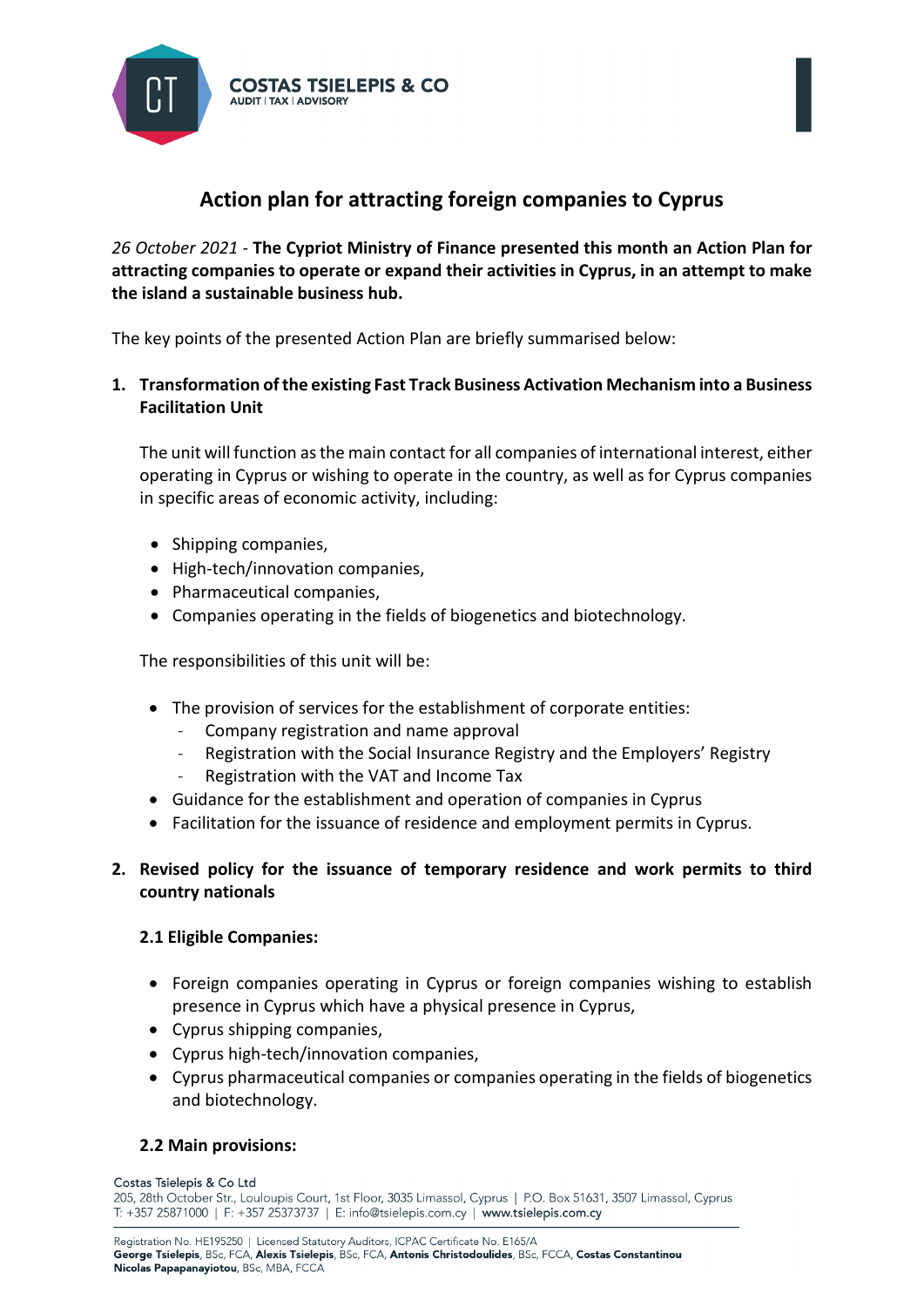- A minimum gross monthly salary of €2.500 is introduced for employees who have the required academic skills or at least two years of relevant experience
- Companies will be able to employ third country nationals as support staff (with gross monthly salary below €2.500) provided that the employment of third-country nationals does not exceed 30% of all support staff
- The duration of the residence and work permit can be up to three years and will be issued within one month from the application date
- The maximum number of third country nationals is 70% of the total number of employees in a 5-year period from the date of the inclusion of the company in the Business Facilitation Unit.

# **3. Right to employment for family members of third country nationals who are part of the third country employment policy**

Spouses of third country nationals who have obtained a residence and work permit in the Republic, and who receive a minimum gross monthly salary of  $\epsilon$ 2,500 (not applicable for support staff) will have immediate and free access to employment.

### **4. Simplification of the process for granting work permits**

The Ministry of Interior will amend the relevant Regulations of the Aliens and Migration Law, to simplify the process and determine the criteria based on which work permits will be granted.

# **5. Digital nomad visa with a maximum of 100 applications**

A new type of residence permit will be introduced, for people who wish to live in Cyprus but work in companies operating abroad.

#### **Beneficiaries:**

Third country nationals who are self-employed or employees who work remotely using information and communication technologies, with employers/clients outside Cyprus.

#### **Residence status:**

- Right to stay in the country for up to one year, with the right to renew for another two years
- Can be accompanied by their family members, to whom, upon request, a residence permit that expires at the same time as their dependent's is granted. During their stay in Cyprus, the spouse or partner (concerns persons who have entered into a civil union) and the minor members of the dependent's family are not allowed to provide dependent work or to engage in any kind of economic activity in the country.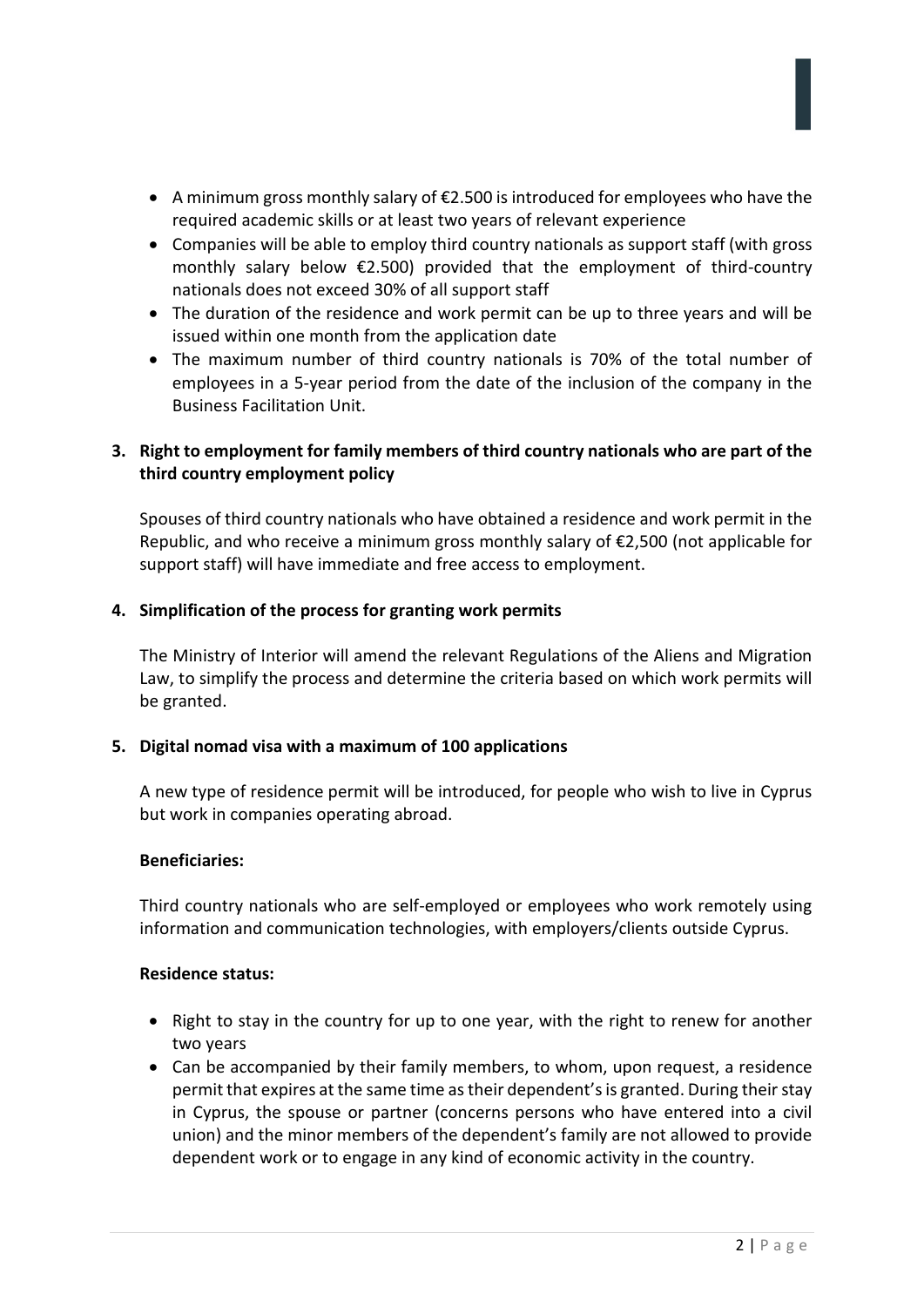• If they live Cyprus for one or more periods that in total exceed 183 days within the same tax year, then they are considered Cyprus tax residents, meaning they are not tax residents in any other State.

#### **Prerequisites (among others):**

- There is a minimum threshold of funds coming from abroad (supported by salary, bank statements, etc.) set to €3,500 per month, increased by 20% for the spouse and by 15% for any minor
- Medical insurance
- Clean criminal record certificate from the country of residence.

#### **6. Tax incentives**

- **Expansion of the existing income tax exemption of 50% for taking up employment in Cyprus** 
	- The personal income tax exemption of 50% will be expanded to cover **new** Cyprus tax residents-employees with salaried income of €55,000.
	- **Existing** beneficiaries of the scheme should be able to extend the exemption from 10 to 17 years. Potential beneficiaries are individuals with income between €55,000 - €100,000 for the remaining period of 17 years.

#### • **Extension of the tax exemption for investment in innovative companies**

Consideration of the possibility to grant the tax exemption of 50% for investment in certified innovative companies to corporate investors (The scheme that was in force until 30 June 2021 applied only to individuals).

#### • **Increased tax deductions for Research & Development (R&D) expenses**

Granting an increased tax deduction on R&D expenses (e.g. by 20%). Eligible R&D expenses will be deducted from taxable income equal to 120% of the actual.

#### **7. Application for Cypriot Citizenship**

Right to submit an application for naturalization after 5 years of residence and work in the Republic of Cyprus, instead of 7 applicable today, or after 4 years if they meet the criterion of holding a recognized certificate of very good knowledge of the Greek language.

#### **8. Promotional Plan**

- Promotion of the Action Plan abroad
- Campaign for attracting qualified Cypriots working abroad